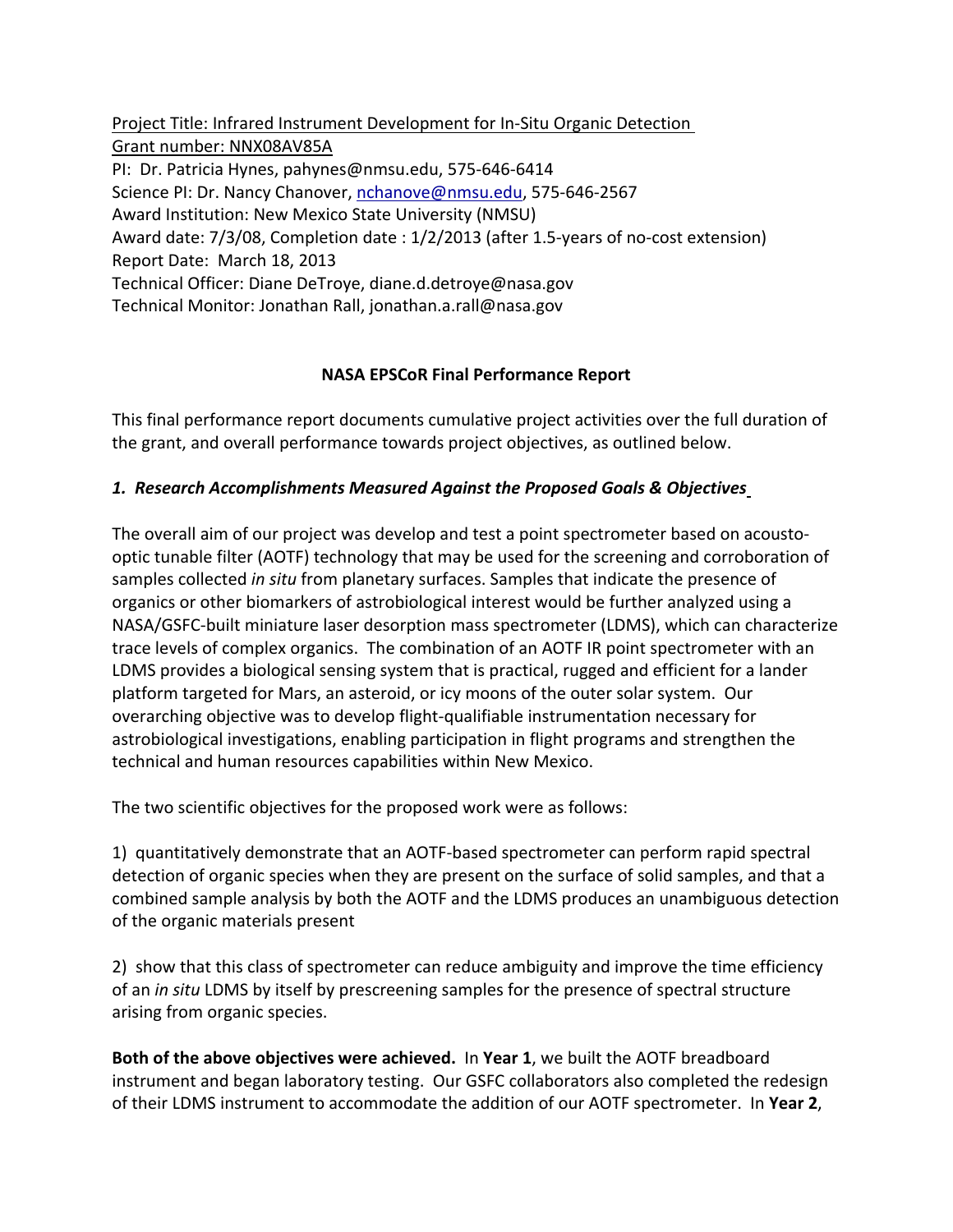we completed our laboratory demonstrations and built the AOTF brassboard instrument for eventual integration into the LDMS instrument vacuum chamber. In **Year 3+** (Year 3 plus our no-cost extension period), we successfully integrated the AOTF instrument into the LDTOF vacuum chamber and acquired measurements of reference samples with both instruments. Figure 1 shows the combined instrument in the GSFC laboratory.



**Figure 1.** Integration of the AOTF spectrometer into the LDMS vacuum chamber. (a) Photo of AOTF fixture attached to vacuum chamber mounting structure. (b) Photo of AOTF spectrometer inside LDMS mass spectrometer chamber. (c) Photo of the integrated AOTF-LDMS spectrometers.

During our integration activities we conducted near‐simultaneous measurements of reference samples with both the AOTF spectrometer and the LDMS. An example is shown in Fig. 2, which contains the AOTF spectrum of calcite (Fig. 2a) plotted along with the LDMS mass spectrum (Fig. 2b). The objective of the instrument integration was achieved: simultaneous mass spectra and AOTF IR spectra were taken from a suite of mineral and organic samples that are representative of planetary surface materials. As seen in Fig. 2, the post-integration mass spectrum indicates the presence of Ca. This, along with the  $-CO<sub>3</sub>$  features in the AOTF spectrum, supports the identification of the sample as calcite. **This is a prime example of the**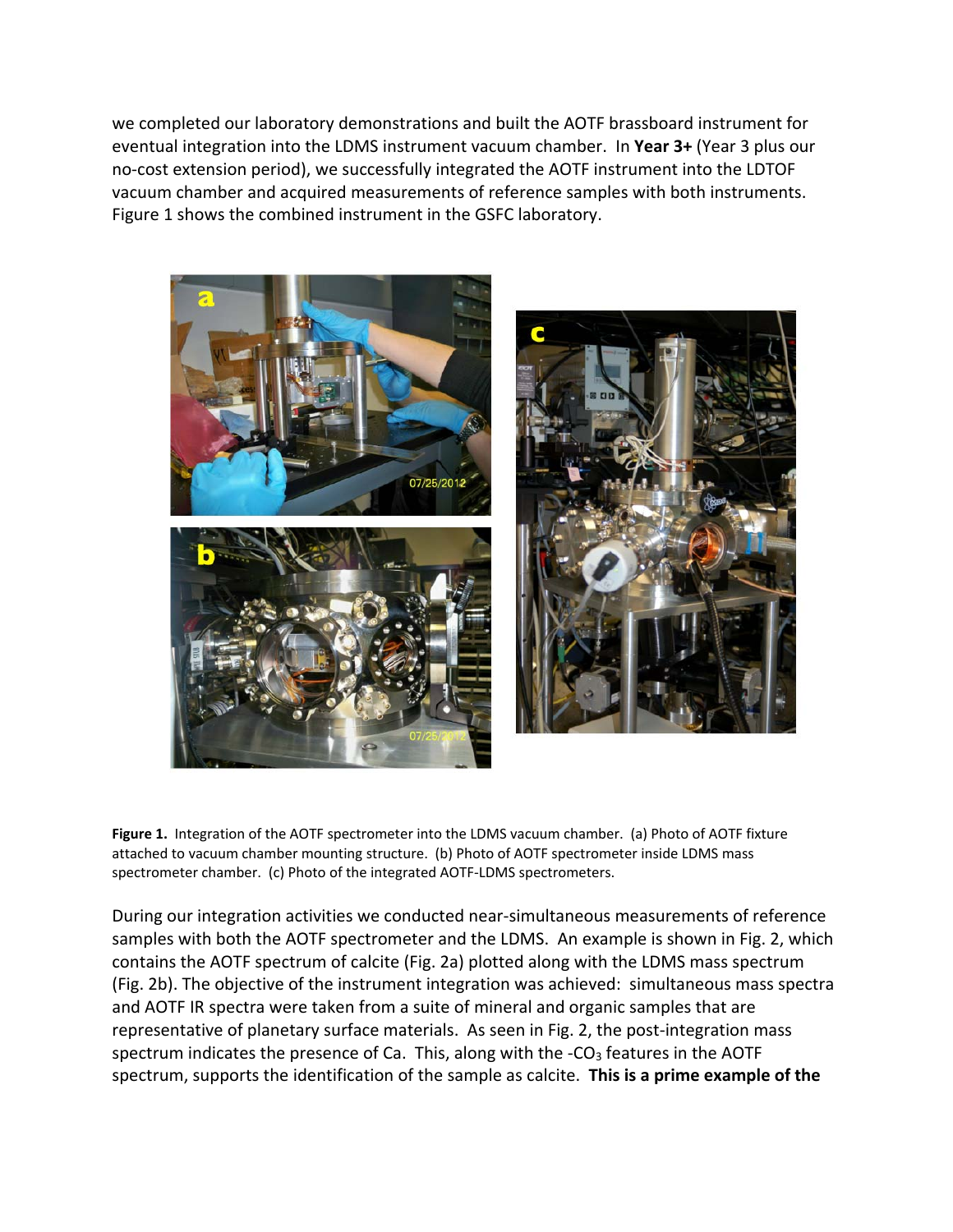**complementary nature of the two spectral data sets, and a demonstration of the success of our instrument development and integration activities.**



**Figure 2.** (a) AOTF spectrum of calcite. (b) Coincident LDTOF mass spectrum of the same calcite sample.

### *2. Systemic Change*

#### **A. Improvements in Jurisdiction Research and Development Infrastructure**

We improved research and development infrastructure in the jurisdiction of New Mexico through the development of AOTF instrumentation for *in situ* measurement of astrobiological environments.

### **B. Increased Financial Commitment from the Jurisdiction, Industry, and Participating Institutions**

New Mexico State University provided an increased financial commitment to this project by awarding us an Interdisciplinary Research Grant (see Section 6E) for \$40,000.

### **C. Response of Activities to NASA and Jurisdiction Priorities**

Our activities have continued to be shaped by NASA priorities, in particular the evolving plans for future Mars exploration. We are currently in discussions with our Co-I's at GSFC regarding the possibility of proposing a joint instrument for the Mars 2020 rover mission.

### **D. Reordered Jurisdiction and/or Institutional Priorities**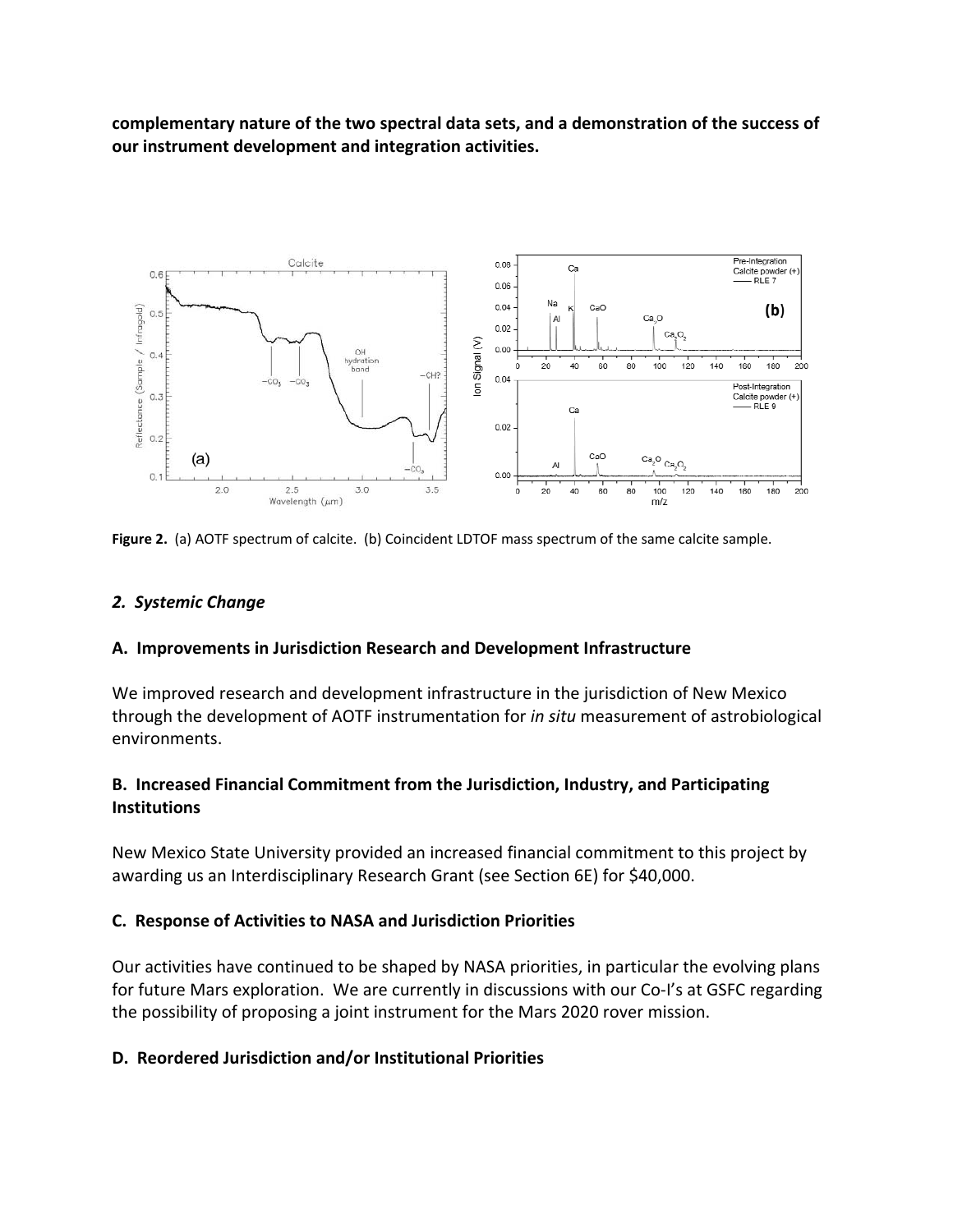NMSU continues to encourage interdisciplinary research within the institution, as well as collaboration across institutions within the jurisdiction (e.g. our continued collaboration with Co‐I Penelope Boston at New Mexico Tech). This is not a *new* direction, but rather a continuation of successful research practices.

## *3. Examples of Successful Transfer of Technology to the Private Sector*

None.

## *4. Evolution of Collaborations*

Several collaborations have evolved as a result of our EPSCoR program:

• We formed a new collaboration with Dr. Brian Glass at NASA/Ames Research Center, who is conducting field expeditions to the Arctic for astrobiology instrument demonstrations. He supported our EPSCoR/Minority Serving Institution Faculty Engagement Competition proposal as an unfunded collaborator, and we will continue to work with him through those efforts.

• Our collaborators at NASA/GSFC, Drs. Brinckerhoff, Mahaffy, and Getty, have consistently been integral team members of this project. They supported graduate student Kyle Uckert's proposal for a NASA Space Technology Research Fellowship (See Section 6E), and we remain in discussions with this group concerning future directions for our joint instrument.

• During the course of the instrument integration at GSFC we also developed a new collaboration with Drs. Reggie Hudson and Perry Gerakines of GSFC's Cosmic Ice Laboratory. These researchers provided us with irradiated ices to measure with the integrated AOTF‐LDMS spectrometer to demonstrate its efficacy of measuring organics in ices, such as those found on Jupiter's moon Europa. We will continue to work with Hudson and Gerakines on the measurement of irradiated ices.

• We formed a new collaboration with Dr. Nancy McMillan in NMSU's Geological Sciences department. Dr. McMillan's expertise is in Laser Induced Breakdown Spectrometer (LIBS) instrumentation, which is related to the LDMS in that LIBS instruments provide elemental compositions of mineralogical samples. Our partnership with Dr. McMillan led to the development of a portable version of our AOTF spectrometer that we plan to take into a cave environment to characterize biosignatures with complementary AOTF and LIBS spectra.

# *5. Interactions Between and Cooperation with the Jurisdiction's Space Grant Program*

During the award period we worked with the New Mexico Space Grant office on the following activities: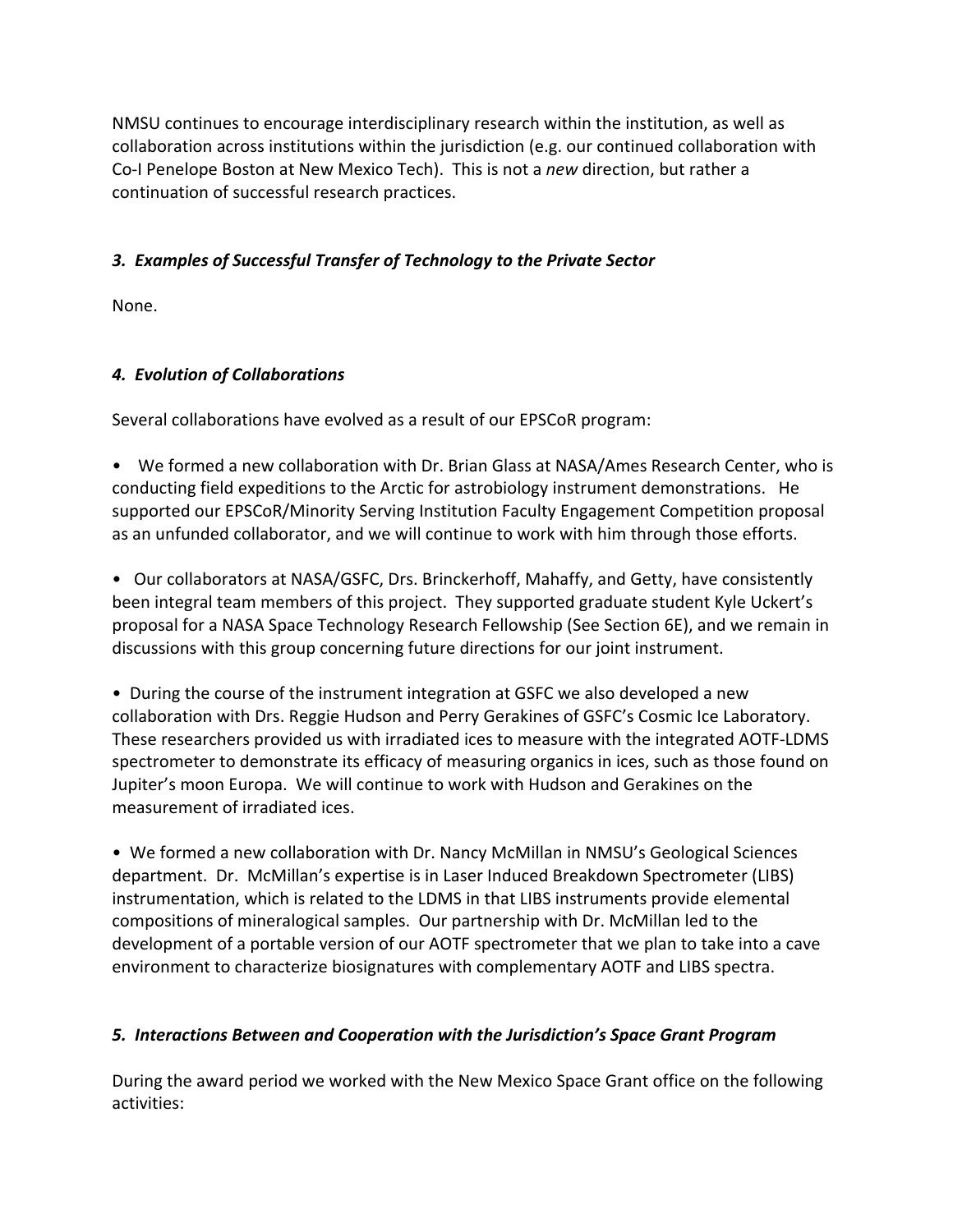- attending NM Space Grant meetings
- attending the NM Space Grant student fellowship recipient presentations
- developing further funding proposals (see Section 6E below)

### *6. Research Success of Individual Investigators*

### **A. Articles Submitted to or Published in Refereed Journals**

The following refereed articles based on research supported by this EPSCoR award have been submitted or published:

### Refereed Journals:

Tawalbeh, R., D. Voelz, D. Glenar, X. Xiao, N. Chanover, R. Hull, and D. Kuehn (2013). Infrared acousto‐optic tunable filter (AOTF) point‐spectrometer for detection of organics on mineral surfaces. *Optical Engineering*, submitted.

### Refereed Conference Proceedings:

- Chanover, N. J., D. A. Glenar, D. G. Voelz, X. Xiao, R. Tawalbeh, P. J. Boston, W. B. Brinckerhoff, P. R. Mahaffy, S. Getty, I. ten Kate, and A. McAdam (2011). An AOTF‐LDTOF spectrometer suite for *in situ* organic detection and characterization. IEEE Aerospace Conference Proceedings, Big Sky, MT, 7‐11 March 2011.
- Chanover, N. J., R. Tawalbeh, D. A. Glenar, D. G. Voelz, X. Xiao, K. Uckert, P. J. Boston, S. Getty, W. B. Brinckerhoff, P. R. Mahaffy, T. Cornish, and S. Ecelberger (2012). Rapid assessment of high value samples: An AOTF‐LDTOF spectrometer suite for planetary surfaces. IEEE Aerospace Conference Proceedings, Big Sky, MT, 4‐9 March 2012.
- Chanover, N. J., D. G. Voelz, D. A. Glenar, X. Xiao, R. Tawalbeh, K. Uckert, P. J. Boston, S. Getty, W. B. Brinckerhoff, P. R. Mahaffy, and X. Li (2013). Results from an integrated AOTF‐LDTOF spectrometer suite for planetary surfaces. IEEE Aerospace Conference Proceedings, Big Sky, MT, 3‐8 March 2013.

### **B. Talks, Presentations, or Abstracts at Professional Meetings**

We made a total of 5 oral and 8 poster presentations about the research supported by this EPSCoR award at professional meetings during the award period:

• **Poster Presentation:** American Geophysical Union meeting, December 2009, San Francisco, CA: Chanover et al., "An AOTF‐LDTOF Spectrometer Suite for In Situ Organic Detection and Characterization," abstract # P43C‐1442.

• **Poster Presentation:** Lunar and Planetary Science Conference, March 2010, The Woodlands, TX: Chanover et al., "An AOTF‐LDTOF Spectrometer Suite for In Situ Organic Detection and Characterization," LPI Contribution # 1533.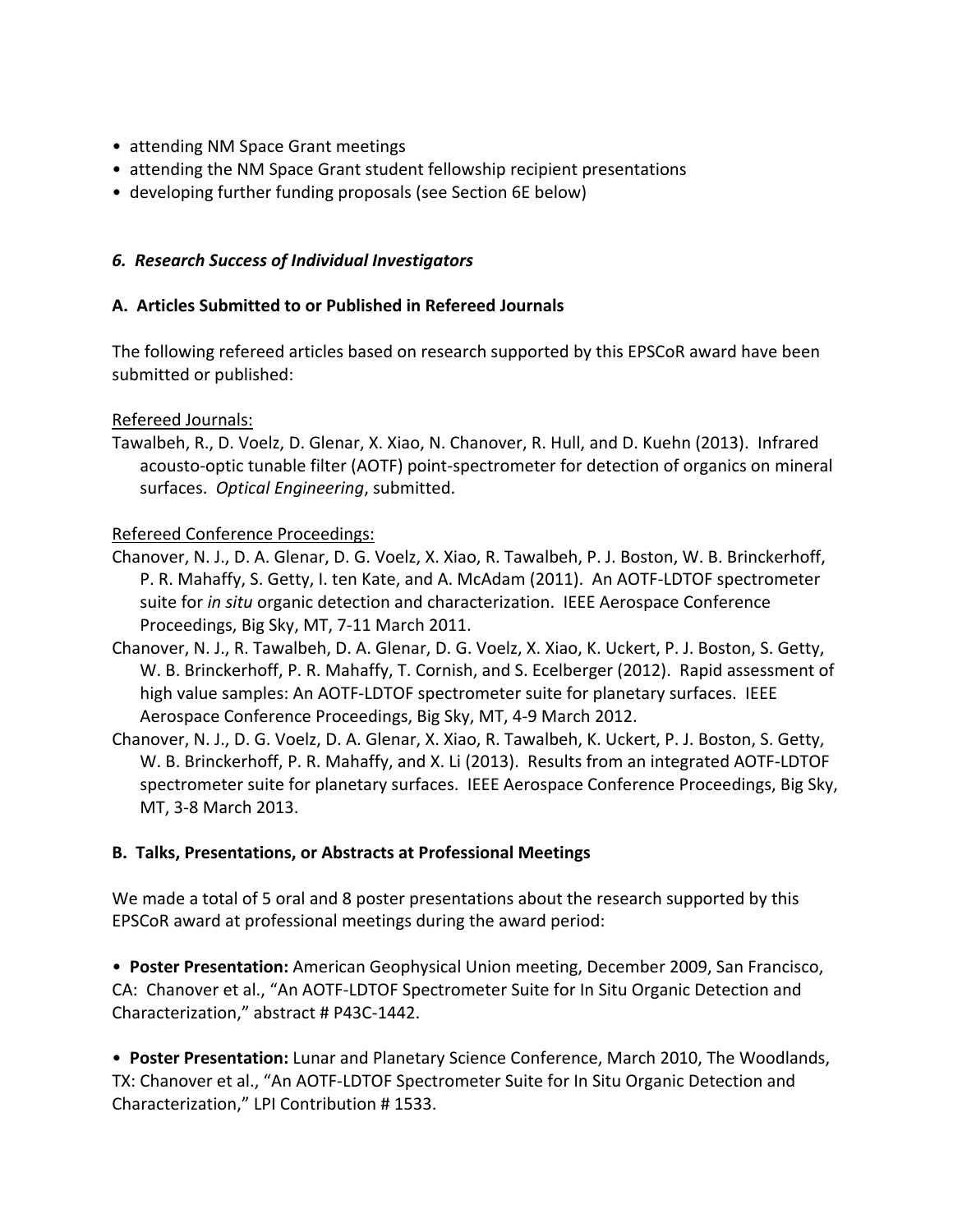• **Poster Presentation:** Astrobiology Science Conference, April 2010, Houston, TX: Chanover et al., "An AOTF‐LDTOF Spectrometer Suite for In Situ Organic Detection and Characterization," Abstract #5319.

• **Oral Presentation:** Applied Industrial Optics: Spectroscopy, Imaging, and Metrology meeting, June 2010, Tucson, AZ: Tawalbeh et al., "AOTF Reflectance Spectroscopy: A Diagnostic of Organically Modified Surfaces," presentation # ATuA5.

• **Poster Presentation:** American Astronomical Society Division for Planetary Science Conference, October 2010, Pasadena, CA: Chanover et al., "An AOTF‐LDTOF Spectrometer Suite for In Situ Organic Detection and Characterization," Bull. Amer. Astron. Soc. 42, 1005.

• **Oral Presentation:** IEEE Aerospace Conference, March 2011, Big Sky, MT: Chanover et al., "An AOTF‐LDTOF Spectrometer Suite for In Situ Organic Detection and Characterization," Presentation # 2.13.

• **Poster Presentation:** European Planetary Science Congress ‐ American Astronomical Society Division for Planetary Sciences Joint Meeting, October 2011, Nantes, France: Chanover et al., "Rapid Assessment of High Value Samples: A Miniature AOTF‐LDTOF Spectrometer Suite for Planetary Surfaces," 2011 EPSC Conference Proceedings, p. 1653.

• **Oral Presentation:** First International Planetary Caves Workshop, October 2011, Carlsbad, NM: Chanover et al., "Rapid Assessment of High Value Samples: A Miniature AOTF‐LDTOF Spectrometer Suite for Cave Environments," Presentation # 8019.

• **Poster Presentation:** Conference on Life Detection in Extraterrestrial Samples, February 2012, San Diego, CA: Uckert et al., "A Miniature AOTF‐LDTOF Spectrometer Suite for the Detection of Biomarkers on Planetary Surfaces," Presentation # 6042.

• **Oral Presentation:** IEEE Aerospace Conference, March 2012, Big Sky, MT: Chanover et al., "Rapid Assessment of High Value Samples: A Miniature AOTF‐LDTOF Spectrometer Suite for Planetary Surfaces," (presentation given by Tawalbeh), Presentation # 2.0906.

• **Poster Presentation:** Astrobiology Science Conference, April 2012, Atlanta, GA: Uckert et al., "A Miniature AOTF‐LDTOF Spectrometer Suite for the Detection of Biomarkers on Planetary Surfaces," Presentation # 4442.

• **Poster Presentation:** American Astronomical Society Division for Planetary Science Conference, October 2012, Reno, NV: Chanover et al., "A Miniature Spectrometer for the Detection of Organics and Identification of their Mineral Context," Presentation # 215.21.

• **Oral Presentation:** International Workshop on Instrumentation for Planetary Missions, October 2012, Greenbelt, MD: Chanover et al., "Miniature Spectrometer for the Detection of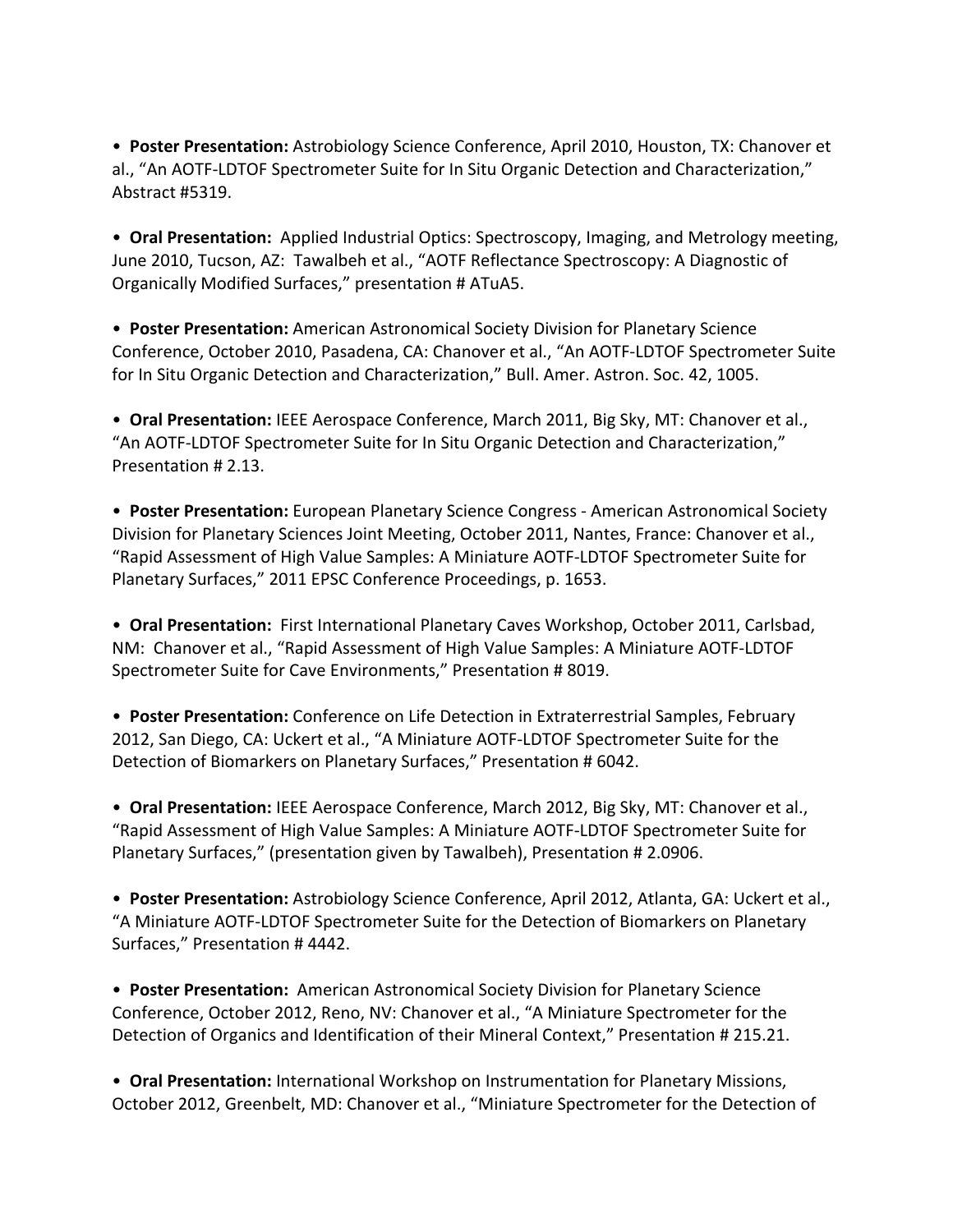Organics and Identification of their Mineral Context," (presentation given by Glenar), Abstract # 1142.

## **C. Articles Submitted to NASA Venues**

None.

### **D. Patents and Patent Applications**

None.

## **E. Follow‐on Grant Proposals Submitted/Funded**

The following proposals were submitted as a result of the advances made through the work conducted under the auspices of our EPSCoR award:

| <b>Proposal Title</b>                                                                                                                     | PI                                                 | <b>Agency</b>                                                                                    | <b>Amount</b> | Award<br><b>Period</b> | <b>Status</b> |
|-------------------------------------------------------------------------------------------------------------------------------------------|----------------------------------------------------|--------------------------------------------------------------------------------------------------|---------------|------------------------|---------------|
| <b>Exploring Surface</b><br>Texture and<br><b>Reflectivity of Cave</b><br>and Related<br>Surface<br>Environments as<br>Harbingers of Life | P. Hynes<br>(Science<br><b>PI: N.</b><br>Chanover) | NASA/EPSCoR<br><b>Minority</b><br>Serving<br>Institution<br>Faculty<br>Engagement<br>Competition | \$250,00      | $6/12 - 5/14$          | awarded       |
| Searching for Life<br>in Extreme<br>Environments: A<br><b>New Mexican Cave</b><br>as a Solar System<br>Analog                             | N.<br>Chanover                                     | <b>NMSU Vice</b><br>President for<br>Research<br>Interdisciplinary<br><b>Research Grant</b>      | \$39,747      | $1/13 - 12/13$         | awarded       |
| Optimizing a Two-<br>Step Laser Time-<br>of-Flight Mass<br>Spectrometer for In<br>Situ Astrobiology<br>Investigations                     | K. Uckert<br>(faculty)<br>advisor: N.<br>Chanover) | <b>NASA Space</b><br>Technology<br>Research<br>Fellowship<br>Program                             | \$180,00      | $9/13 - 8/16$          | pending       |

## *7. Demographic Information on Participants*